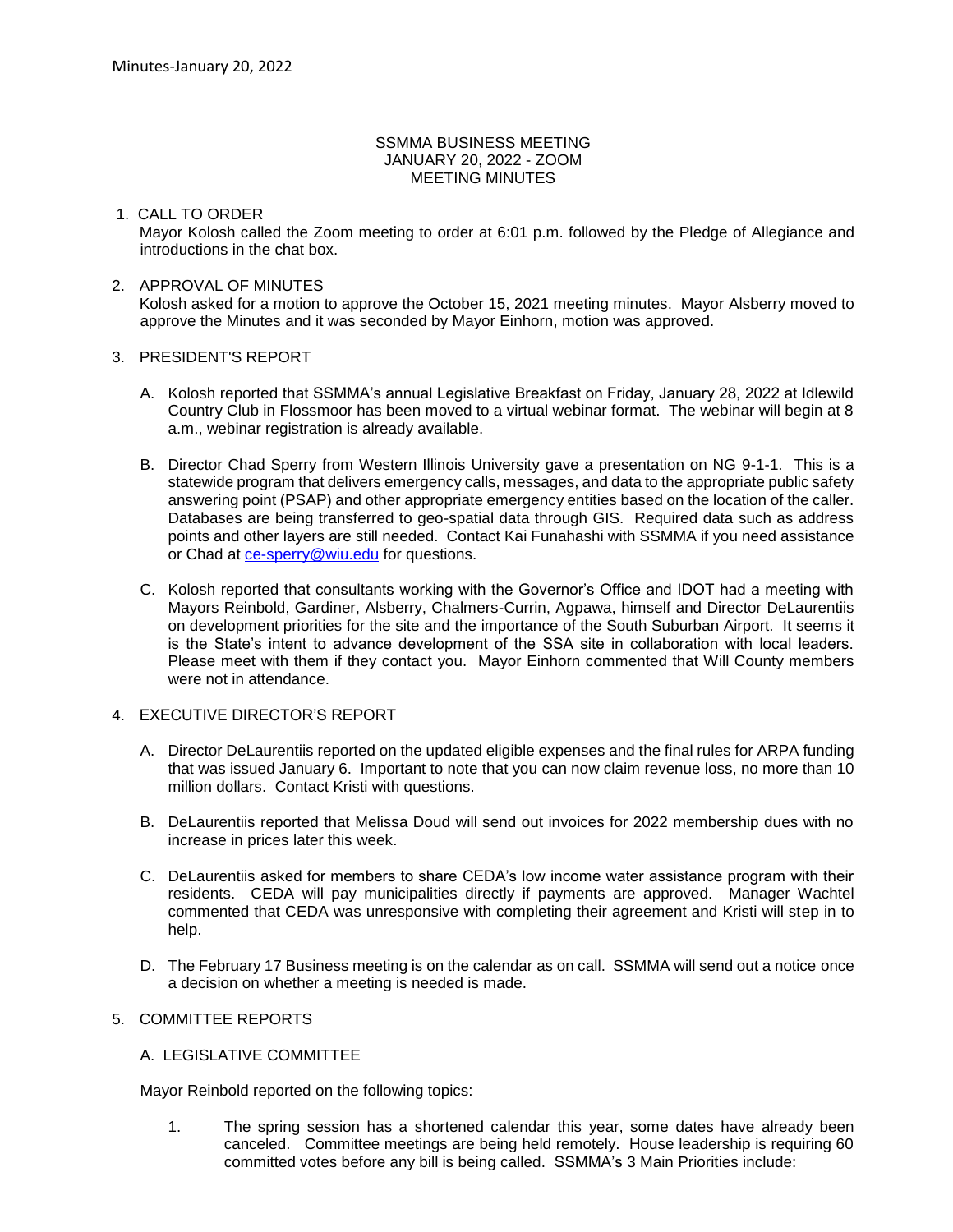- Southland Reactivation Act HB 1842/SB 2178. Will allow south suburban communities to reactivate and bring back blighted tax exempt/distressed properties to the tax rolls.
- LGDF HB 4169/SB 3010. Increases Local Government Distributive Fund levels from 6% to 8%. Please contact the following legislators that have yet to sign on: Senators Sims and Jones III, Representatives Burke, Jones, Rita, Slaughter, Hurley and Ozinga. Special thanks to Representative DeLuca who has been a champion for this bill and other members that have signed on: Representatives Meyers-Martin, Evans, Smith, Davis and Senators Cunningham, Joyce, Hastings and Harris.
- Capital Bill and Infrastructure-Need to get projects obligated, restore dropped projects and inform legislators of new projects.
- 2. Bi-weekly Legislative briefings will resume tomorrow for mayors and managers. There will also be weekly legislative calls to keep you informed of pending legislation. Stay tuned for notices and action alerts.
- 3. IML will hold its Lobby Day on March 23 this year but SSMMA is not planning any events and will not hold a drive-down. Mayors must make their own plans to travel. Please still contact your legislators on important issues.
- 4. SB 2298 TIF Reform legislation, has been filed by Senator Gillespie. -An amendment was filed today that adds a requirement that before the redevelopment plan can move forward there is an insurmountable obstacle to get written consent/approval from every member of the JRB member taxing body. We are waiting to hear from IML who had major input on the reform and see what happens, stay tuned. A discussed ensued.

#### B. PUBLIC SAFETY COMMITTEE

Mayor Kolosh reported on the following topics:

- 1. COVID-19 update-SSMMA region 11.82%, Cook 13.4%, Will 17.6%, hospitalized patients have decreased or stabilized in last 5 days.
- 2. As a follow up to Kristi's report on ARPA funds earlier, please contact her if you have any questions. Unless you received more than 10 million in funds, the reporting deadline is April 30.
- 3. There are current EMS staffing problems as of late. Plans for a committee meeting are in the works for later this spring to discuss possible legislative solutions. Mayor Einhorn also commented that the causes are varied and there are no simple solutions, every municipality is affected. A discussion ensued.

### C. TRANSPORTATION COMMITTEE

Mayor Einhorn and Leslie Phemister reported on the following topics:

- 1. There is an STP-L call for projects that opened on January 11, 2022 and closes March 22, 2022. There was a virtual training session held last week for anyone that needed help with the application process. Contact Leslie for assistance with the application.
- 2. The UWPF application for SSMMA ADA Transition funding was not funded.
- 3. The next meeting will be held February 8 at 2:00 p.m.